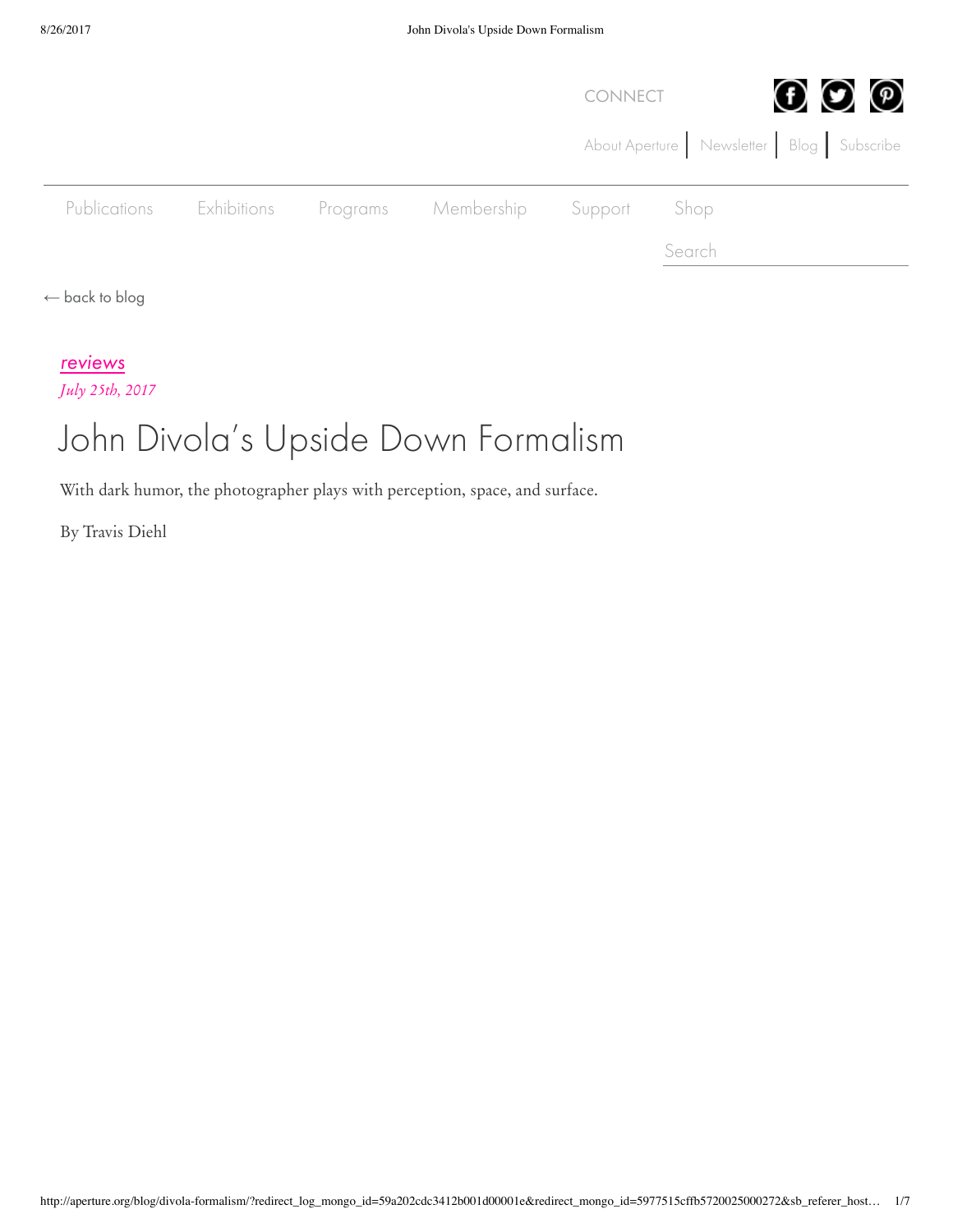

John Divola, *Untitled 90UJ*, 1990 Courtesy the artist and Gallery Luisotti

The titles of the two series by John Divola currently on view at Gallery Luisotti in Los Angeles could hardly be starker: the *Five Prints Portfolio* (1987), outdone for emptiness by *Untitled* (1990). These titles outline the bare minimum of photographic formalism—flat, rectangular prints which his work then attempts to pry apart. Each of the five vertical photographs in *Untitled* has a vellum-smooth surface, mottled with abstract whites and grays. On closer inspection, the pictures show the brushed-on unevenness common in "alternative process" photographs, as if the chemistry had been slopped on by hand. Ditto the uneven top edge of three of the five images, which resemble mesas on a horizon. In fact, the subject of the photographs turns out to be a backdrop smudged with flour; what seems to be ragged tiers are actually brush strokes along the curled edge of the paper, held to white panels with pushpins. Divola introduces a confusion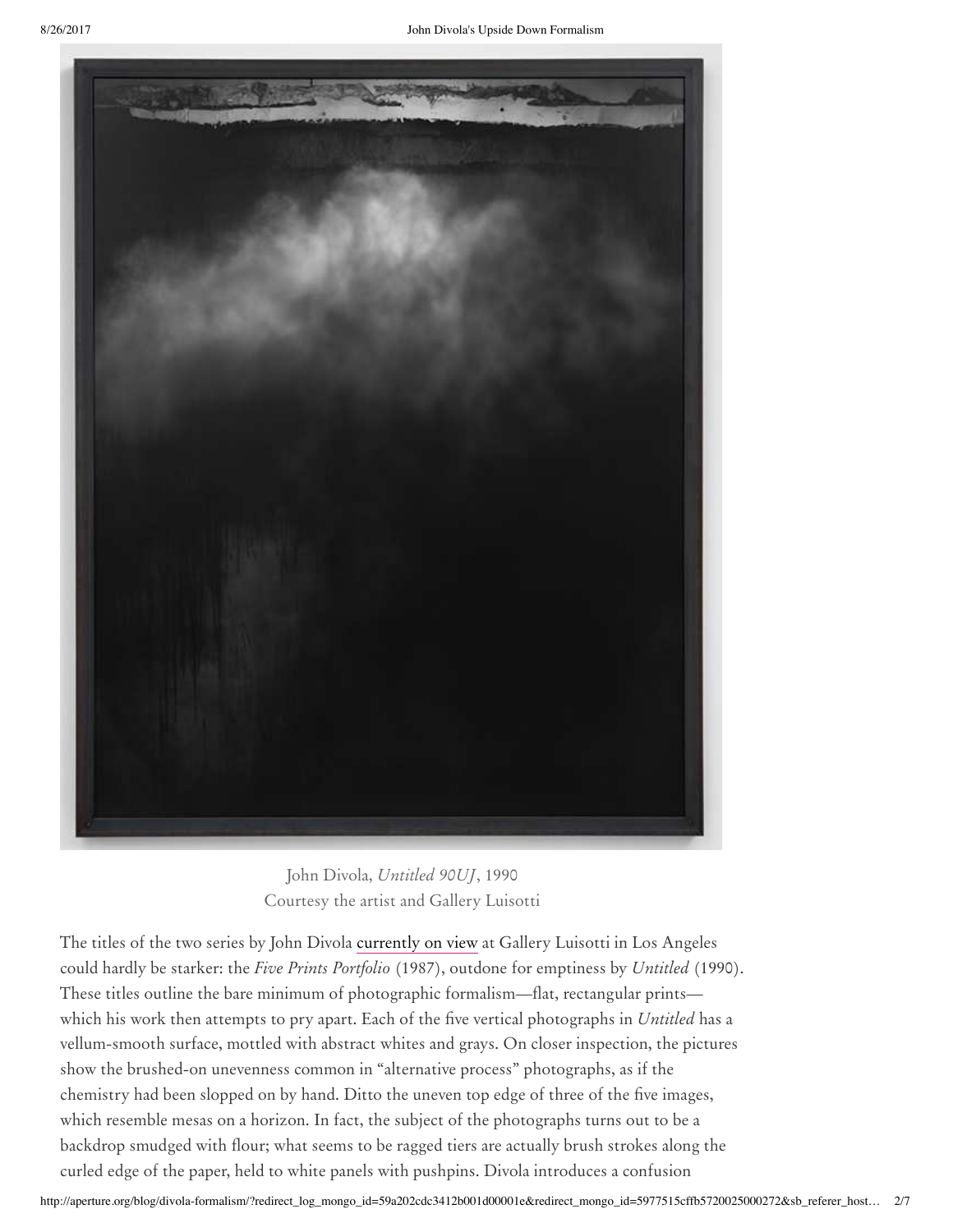## 8/26/2017 John Divola's Upside Down Formalism

between additive and subtractive, positive and negative; it's a "process" photograph, after all—if not quite an "alternative" one. The series offers a two-dimensional subject, a grisaille abstraction the texture of a ridged, dripping black surface bearing its own dust-thin layer of gray marks—that then peels into depth.



John Divola, *Untitled 90UC* (detail), 1990 Courtesy the artist and Gallery Luisotti

Divola, born in Los Angeles, is known for photographs that document his vandalism-style interventions in abandoned buildings and other interstitial spaces with a wry eye towards painting's collapse into photography. In the mid-1990s, he made a series titled *As Far as I Could Get*, comprising vertical landscape shots of a lone, distant, running figure with his back to the lens. Divola set the camera's timer, then sprinted down its field of view. No matter how much distance Divola puts between himself and the film plane, the image always snaps flat. The grayscale images in *Untitled*, are also remnants of a weird performance. The clouds of grayish white that drift across the compositions, formless and out of focus, are also the main formal element of each: fogging the black ground, puffing up the scene into space-time. The suspension of this dust cloud places Divola's series (like many of his others) within the space of an action. The flour hangs like a kind of fleeting sculpture, a distribution of matter in midair—and thus points to the gesture that put it there. How strange, artificial, and temporary is art, Divola seems to say. His dry titles take on a gallows humor.